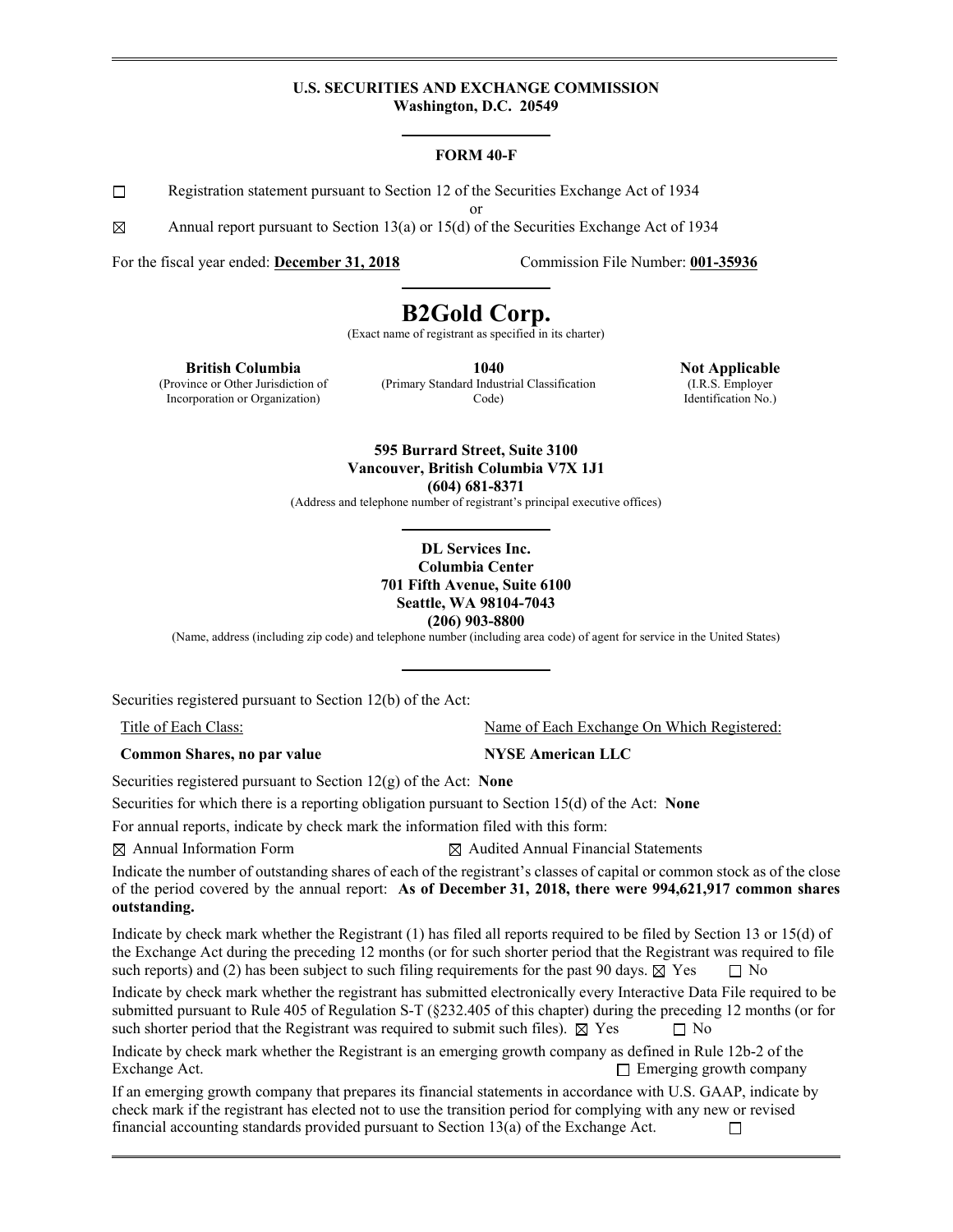#### **EXPLANATORY NOTE**

B2Gold Corp. ("we", "us", "our" or the "Company") is a Canadian corporation that is permitted, under a multijurisdictional disclosure system adopted by the United States, to prepare this Annual Report on Form 40-F ("Annual Report") pursuant to Section 13 of the Securities Exchange Act of 1934, as amended (the "Exchange Act"), in accordance with disclosure requirements in effect in Canada, which are different from those of the United States.

### **FORWARD LOOKING STATEMENTS**

This Annual Report and the Exhibits incorporated by reference herein contain "forward-looking information" and "forward-looking statements" within the meaning of applicable Canadian and U.S. securities laws, respectively, which may include, but are not limited to, statements with respect to possible events, conditions, acquisitions, or results of operations that are based on assumptions about future conditions and courses of action and include future oriented financial information with respect to prospective results of operations, financial position or cash flows that is presented either as a forecast or a projection, and also include, but are not limited to, statements with respect to our future financial and operating performance and estimates of reserves and resources. Often, but not always, forward-looking statements can be identified by the use of words such as "plans", "proposes", "expects", "is expected", "budget", "scheduled", "estimates", "forecasts", "projects", "intends", "targets", "aims", "anticipates", or "believes" or variations (including negative variations) of such words or phrases, or statements that certain actions, events or results "may", "could", "would", "might" or "will" be taken, occur or be achieved.

Forward-looking statements involve known and unknown risks, uncertainties and other factors which may cause our actual results, performance or achievements to be materially different from any future results, performance or achievements expressed or implied by the forward-looking statements. As a result, actual actions, events or results may differ materially from those described in the forward-looking statements, and there may be other factors that cause actions, events or results to differ from those anticipated, estimated or intended including, without limitation, those referred to in our Annual Information Form (incorporated by reference as Exhibit 99.1 to this Annual Report) under the heading "Risk Factors" and elsewhere.

Although forward-looking statements contained in the Exhibits incorporated by reference into this Annual Report are based upon what our management believes are reasonable assumptions, we cannot assure investors that actual results will be consistent with the forward-looking statements. Our forwardlooking statements contained in the Exhibits incorporated by reference into this Annual Report are made as of the respective dates set forth in such Exhibits. In preparing this Annual Report, we have not updated such forward-looking statements to reflect any change in circumstances or in management's beliefs, expectations or opinions that may have occurred prior to the date hereof, and we disclaim any obligation to update any forward-looking statement, whether as a result of new information, future events or results or otherwise, except as required by law. There can be no assurance that forward-looking statements will prove to be accurate, as actual results and future events could differ materially from those anticipated. Accordingly, investors should not place undue reliance on forward-looking statements due to the inherent uncertainty therein.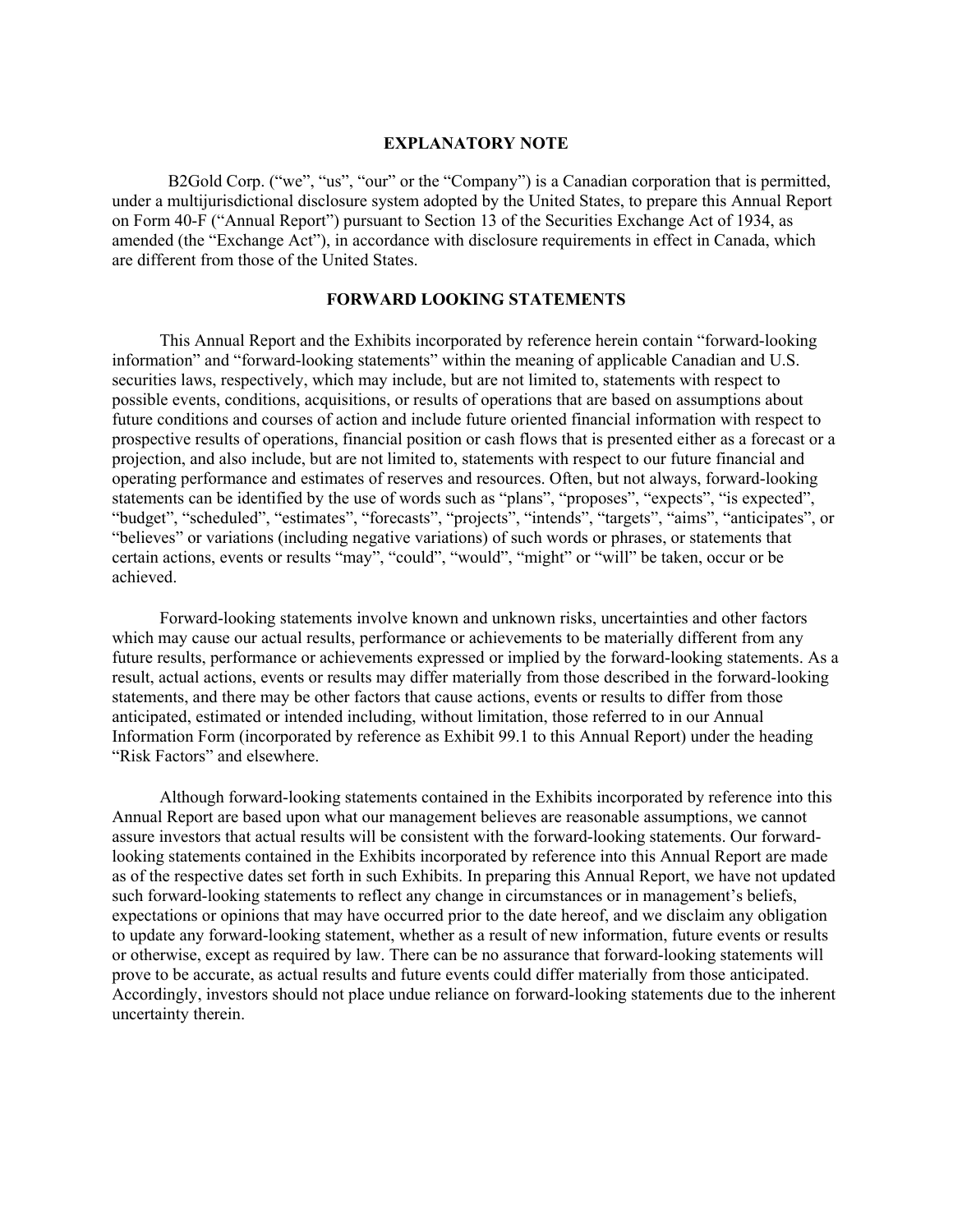#### **RESOURCE AND RESERVE ESTIMATES**

 Unless otherwise indicated, all resource and reserve estimates included in the documents incorporated by reference into this Annual Report have been prepared in accordance with Canadian National Instrument 43-101 ("NI 43-101") and the Canadian Institute of Mining and Metallurgy Classification System. NI 43-101 is a rule developed by the Canadian securities administrators, which establishes standards for all public disclosure an issuer makes of scientific and technical information concerning mineral projects. Canadian standards, including NI 43-101, differ significantly from the requirements of Industry Guide 7 of the United States Securities and Exchange Commission (the "SEC"), and resource information contained in the documents incorporated by reference into this Annual Report may not be comparable to similar information disclosed by U.S. companies. In particular, and without limiting the generality of the foregoing, the term "resource" does not equate to the term "reserves." Under SEC Industry Guide 7 standards, mineralization may not be classified as a "reserve" unless the determination has been made that the mineralization could be economically and legally produced or extracted at the time the reserve determination is made. The SEC's disclosure standards in Industry Guide 7 normally do not permit the inclusion of information concerning "measured mineral resources," "indicated mineral resources" or "inferred mineral resources" or other descriptions of the amount of mineralization in mineral deposits that do not constitute "reserves" by U.S. standards under Industry Guide 7 in documents filed with the SEC. U.S. investors should also understand that "inferred mineral resources" have a great amount of uncertainty as to their existence and great uncertainty as to their economic and legal feasibility. It cannot be assumed that all or any part of an "inferred mineral resource" will ever be upgraded to a higher category. Under Canadian rules, estimated "inferred mineral resources" may not form the basis of feasibility or pre-feasibility studies except in rare cases. Investors are cautioned not to assume that all or any part of an "inferred mineral resource" exists or is economically or legally mineable. Further, while NI 43-101 permits companies to disclose economic projections contained in preliminary economic assessments and pre-feasibility studies, which are not based on "reserves", U.S. companies have not generally been permitted to disclose economic projections for a mineral property in their SEC filings prior to the establishment of "reserves." Disclosure of "contained ounces" in a resource is permitted disclosure under Canadian regulations; however, the SEC's Industry Guide 7 normally only permits issuers to report mineralization that does not constitute "reserves" by SEC Industry Guide 7 standards as in-place tonnage and grade without reference to unit measures. The requirements of NI 43- 101 for identification of "reserves" are also not the same as those of the SEC Industry Guide 7, and reserves reported by the Company in compliance with NI 43-101 may not qualify as "reserves" under SEC Industry Guide 7 standards. In addition, the documents incorporated by reference in this Annual Report may include information regarding adjacent or nearby properties on which we have no right to mine. The SEC's Industry Guide 7 does not normally allow U.S. companies to include such information in their filings with the SEC. Accordingly, information concerning mineral deposits set forth herein may not be comparable with information made public by companies that report in accordance with United States standards.

### **DIFFERENCES IN UNITED STATES AND CANADIAN REPORTING PRACTICES**

We prepare our financial statements, which are filed with this report on Form 40-F, in accordance with International Financial Reporting Standards as issued by the International Accounting Standards Board. Accordingly, our financial statements may not be comparable to financial statements of the United States companies.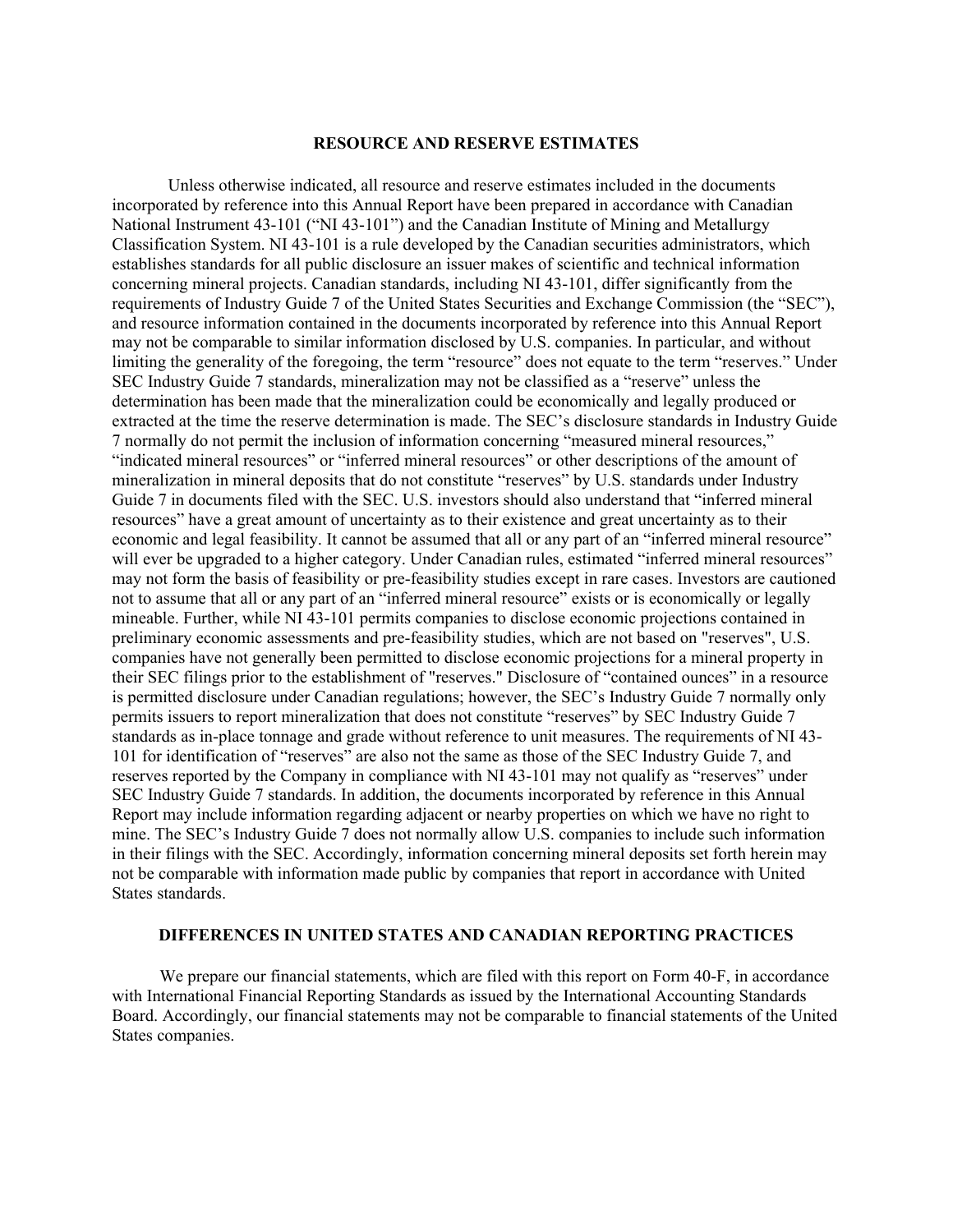#### **NYSE AMERICAN STATEMENT OF CORPORATE GOVERNANCE DIFFERENCES**

As a Canadian corporation listed on the NYSE American LLC (the "NYSE American") and a foreign private issuer under the Exchange Act, we are permitted to follow our home country practice in lieu of certain NYSE American corporate governance standards. In order to claim these exemptions, Section 110 of the NYSE American Company Guide requires us to provide to the NYSE American written certification from independent Canadian counsel that the non-complying practice is not prohibited by Canadian law. In addition, we must disclose the significant differences between our corporate governance practices and those U.S. domestic issuers are required to follow under the NYSE American corporate governance standards. Except as set forth below, we are in compliance with NYSE American corporate governance standards.

Section 123 of the NYSE American Company Guide recommends that the minimum quorum requirement for a meeting of shareholders is 33 1/3 % of the outstanding common shares. In addition, Section 123 requires that an issuer listed on NYSE American state its quorum requirement in its bylaws. We follow Canadian laws with respect to quorum requirements. Our quorum requirement is set forth in our articles, which provide that a quorum for the transaction of business at any meeting of shareholders is two shareholders present in person or represented by proxy who hold at least 5% of the issued common shares entitled to vote at the meeting.

The NYSE American Company Guide requires that the solicitation of proxies and delivery of proxy statements for all shareholder meetings be solicited pursuant to a proxy statement that conforms to the proxy rules of the SEC. We solicit proxies in accordance with the British Columbia Business Corporations Act, applicable Canadian securities laws, including National Instrument 54-101 and National Instrument 51-102, and the rules and policies of the Toronto Stock Exchange, which may differ in certain respects from the proxy rules of the SEC.

The NYSE American Company Guide generally requires a company's compensation committee to consist solely of independent directors. We may from time to time appoint to our compensation committee one or more directors that are not independent, in compliance with applicable Canadian securities regulations and the rules of the Toronto Stock Exchange.

The NYSE American Company Guide requires a listed company to obtain the approval of its shareholders for certain types of securities issuances, including private placements that may result in the issuance of common shares (or securities convertible into common shares) equal to 20% or more of presently outstanding shares for less than the greater of book or market value of the shares. Under Canadian laws and applicable Toronto Stock Exchange rules, shareholder approval is required for certain transactions including private placements or acquisitions where more than 25% of presently outstanding shares are issued or issuable, where securities issued or issuable to insiders exceed 10% in the context of an acquisition, where the transaction results in a change of control or certain related party transactions. We will seek a waiver from NYSE American's shareholder approval requirements in circumstances where the securities issuance does not trigger such a requirement under the British Columbia Business Corporations Act, applicable Canadian securities regulations or the rules of the Toronto Stock Exchange.

## **DOCUMENTS INCORPORATED BY REFERENCE**

The following documents, or the portions thereof indicated below, that are filed as exhibits to this Annual Report, are incorporated herein by reference.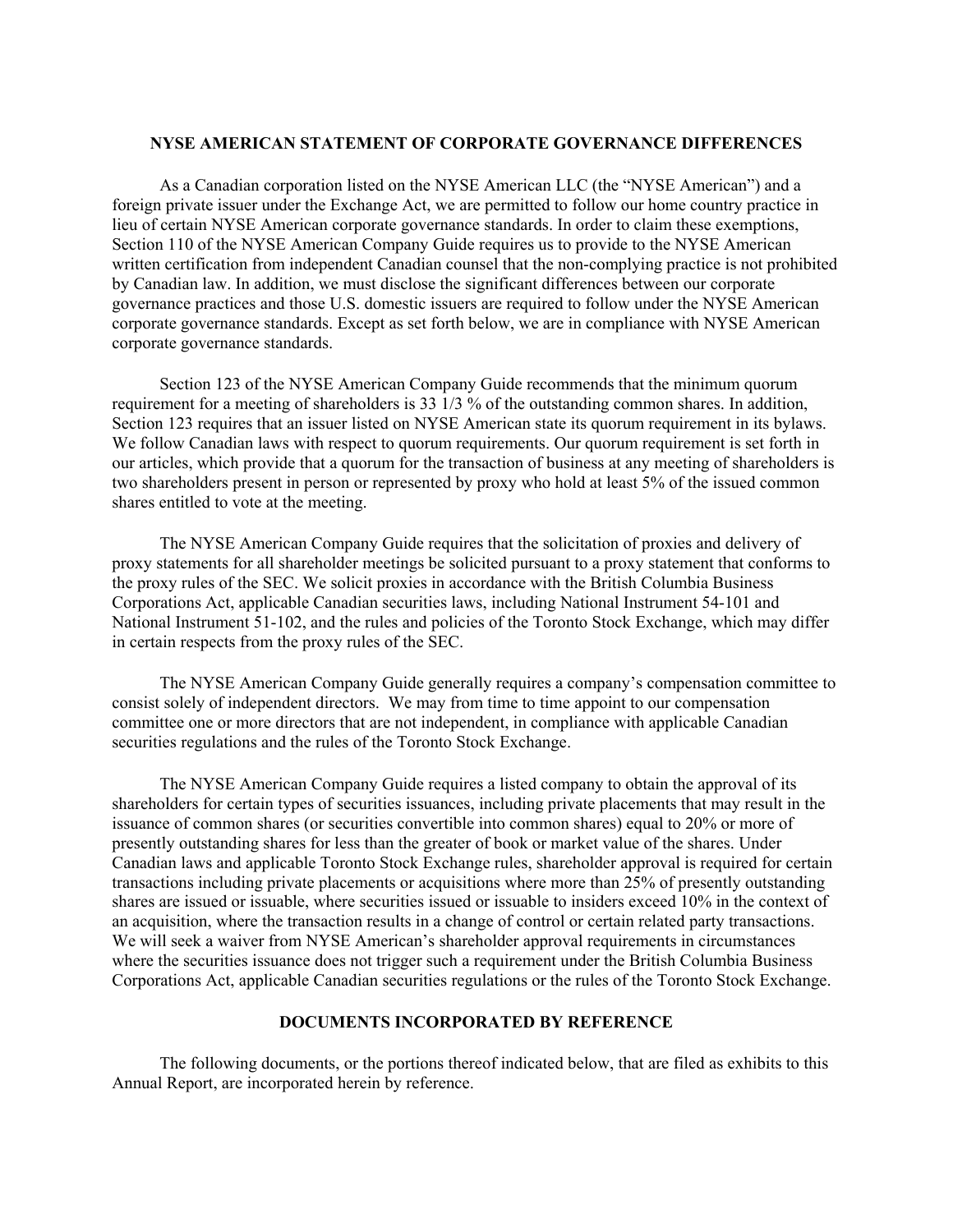- Annual Information Form of the Company for the year ended December 31, 2018;
- Management's Discussion and Analysis of the Company for the year ended December 31, 2018; and
- Audited Annual Consolidated Financial Statements for the year ended December 31, 2018 and notes thereto, together with the report of auditors thereon.

## **CONTROLS AND PROCEDURES**

Information regarding our disclosure controls and procedures, internal control over financial reporting and changes in internal control over financial reporting is included in the Management Discussion and Analysis incorporated herein by reference to Exhibit 99.3, under the heading "Disclosure Controls and Internal Control Over Financial Reporting."

Our independent registered public accounting firm, PricewaterhouseCoopers LLP has audited our management's assessment of our internal control over financial reporting. PricewaterhouseCoopers LLP's report is located with our Audited Annual Consolidated Financial Statements, which are incorporated herein by reference to Exhibit 99.2.

## **NOTICES PURSUANT TO REGULATION BTR**

There were no notices required by Rule 104 of Regulation BTR that the Company sent during the year ended December 31, 2018 concerning any equity security subject to a blackout period under Rule 101 of Regulation BTR.

## **AUDIT COMMITTEE AND AUDITOR INFORMATION**

We have a separately-designated standing audit committee established in accordance with section 3(a)(58)(A) of the Exchange Act. The following information is included in the "Audit Committee", "Audit Committee—Composition of the Audit Committee", "Audit Committee—Pre-Approval Policies and Procedures" and "Audit Committee—External Auditor Service Fees" sections of our Annual Information Form, which are incorporated herein by reference to Exhibit 99.1:

- Information regarding our Audit Committee composition, independence, audit committee financial expert and pre-approval policies and procedures; and
- Information regarding fees billed by our principal accountants for each of the last two fiscal years.

## **CODE OF ETHICS**

We have adopted a code of business conduct and ethics that applies to all of our directors, officers and employees. On March 13, 2018, our board of directors adopted an amended code of business conduct and ethics for purposes of adding an express commitment to a workplace free from discrimination and harassment, adding guidelines with respect to the use of company-provided email and internet services and making certain other clarifications and administrative changes. A copy of the amended code of business conduct and ethics was previously filed with the SEC and is posted on our website at *http://www.b2gold.com/corporate/governance/.*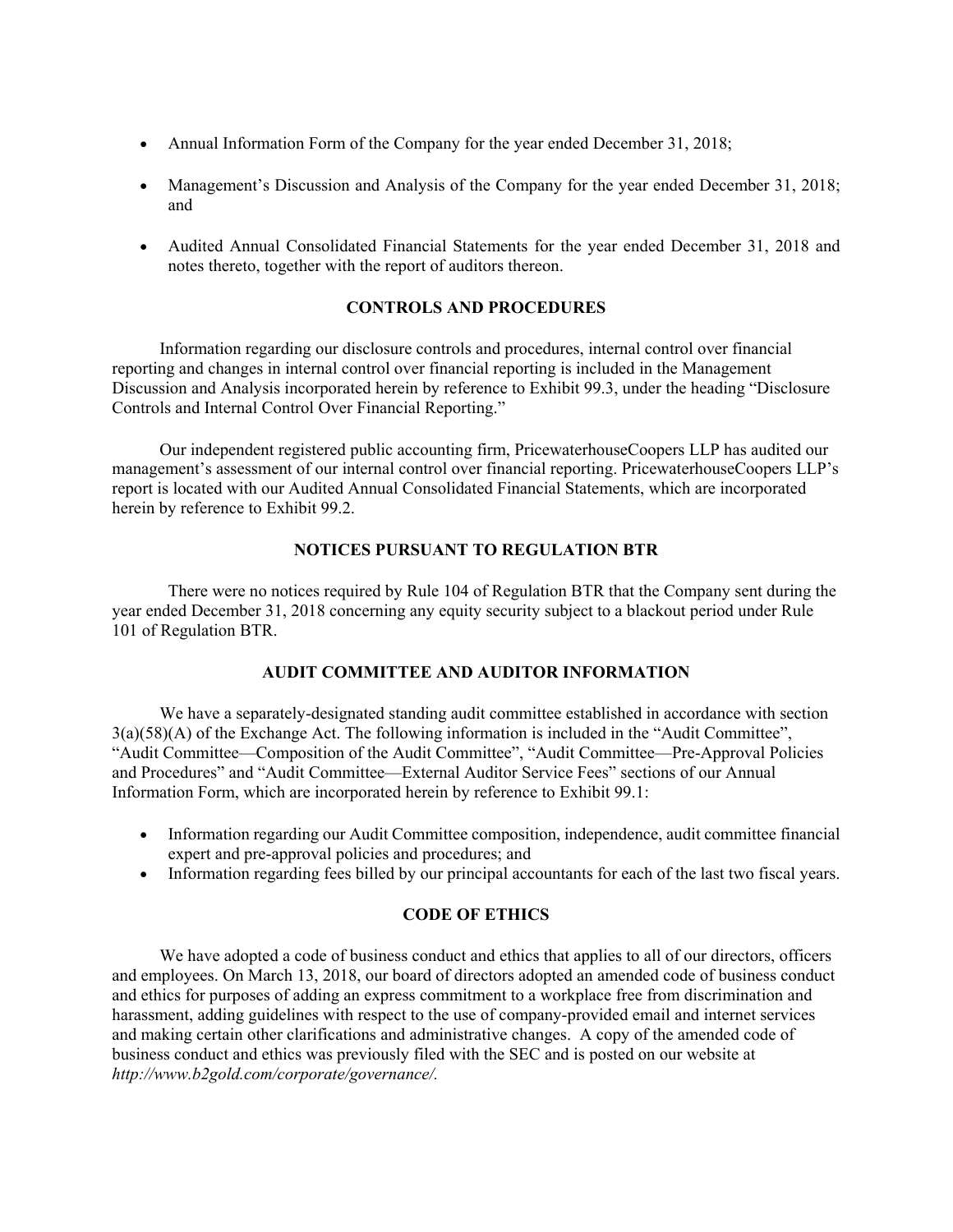#### **OFF-BALANCE SHEET ARRANGEMENTS**

The Company has no off-balance sheet arrangements.

### **TABULAR DISCLOSURE OF CONTRACTUAL OBLIGATIONS**

The following table lists as of December 31, 2018 information with respect to our known contractual obligations.

|                                      | Payments due by period (in thousands of dollars) |        |               |               |           |
|--------------------------------------|--------------------------------------------------|--------|---------------|---------------|-----------|
|                                      | Less than                                        |        |               |               | More than |
| <b>Contractual Obligations</b>       | Total                                            | 1 year | $1 - 3$ years | $3 - 5$ years | 5 years   |
| Revolving Corporate Credit Facility  | 454,749                                          | 21,731 | 433,018       |               |           |
| <b>Equipment Loans/Finance</b>       | 94,729                                           | 29,058 | 49,282        | 16,389        |           |
| Obligations                          |                                                  |        |               |               |           |
| <b>Operating Lease Obligations</b>   | 8,422                                            | 3,072  | 3,623         | 1,727         |           |
| <b>Purchase Obligations</b>          | 21,085                                           | 21,085 |               |               |           |
| Derivative instruments at fair value | 1,837                                            | 360    | 1,477         |               |           |
| Mine restoration                     | 125,803                                          | 3,170  | 5,979         | 11,989        | 104,665   |
| provisions                           |                                                  |        |               |               |           |
| (undiscounted) $^{(1)}$              |                                                  |        |               |               |           |
| Employee benefits                    | 13,247                                           | 1,184  | 3,345         | 496           | 8,222     |
| obligation                           |                                                  |        |               |               |           |
| Other long-term liabilities          | 2,575                                            | 302    | 604           | 160           | 1,509     |
| <b>Total</b>                         | 722,447                                          | 79,962 | 497,328       | 30,761        | 114,396   |

(1) We accrue mine restoration provisions over the life of our mining operations and amounts shown are estimated expenditures in the indicated years at their undiscounted values.

We are currently party to certain prepaid sales (in the form of metal sales forward contracts), fuel forward contracts and interest rate swap contracts which are described in notes 13 and 14 to the audited annual consolidated financial statements included as Exhibit 99.2.

#### **MINE SAFETY DISCLOSURE**

We do not operate any mine in the United States and have no mine safety incidents to report for the year ended December 31, 2018.

### **UNDERTAKINGS**

We undertake to make available, in person or by telephone, representatives to respond to inquiries made by the SEC staff, and to furnish promptly, when requested to do so by the SEC staff, information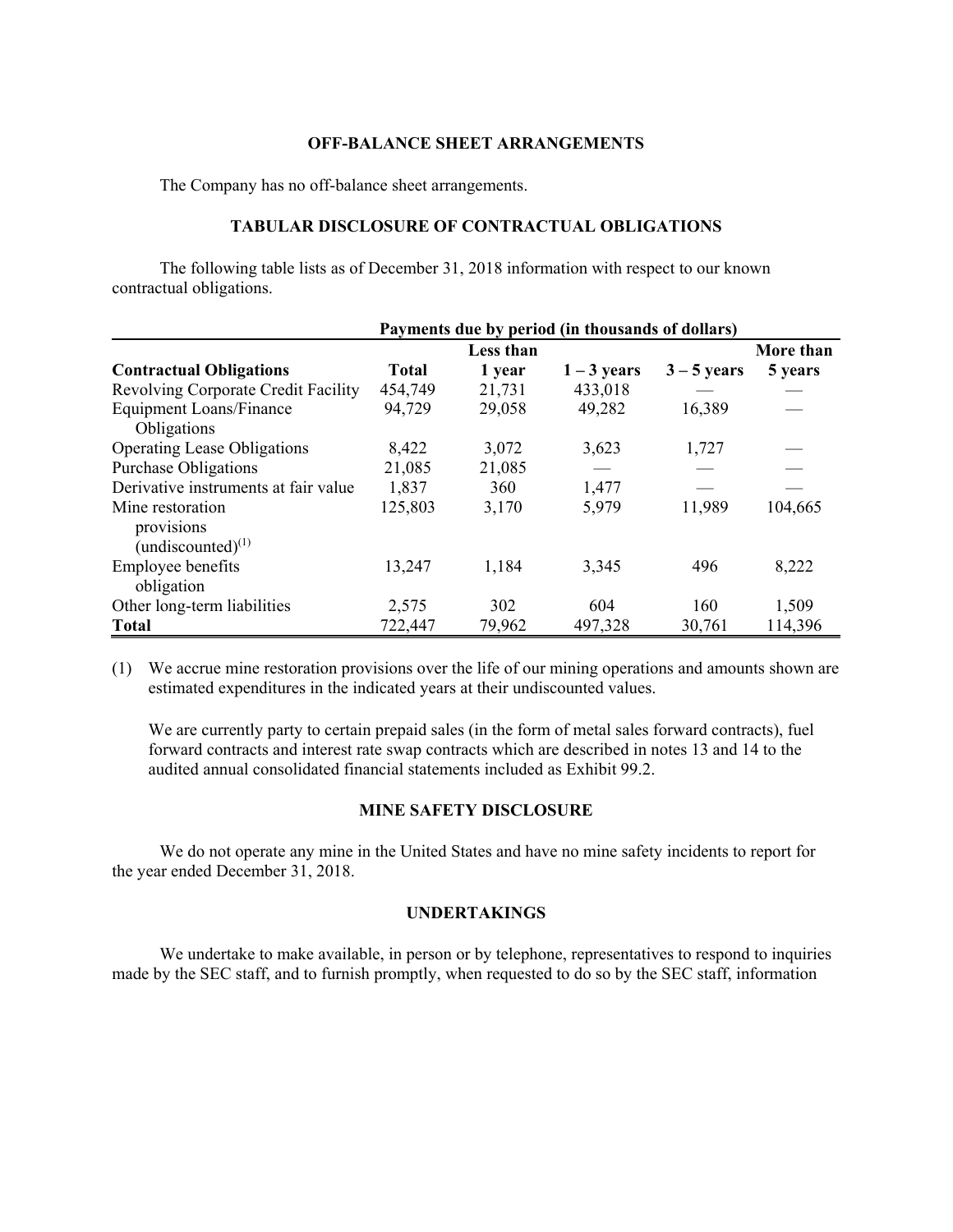relating to the securities registered pursuant to Form 40-F; the securities in relation to which the obligation to file an annual report on Form 40-F arises; or transactions in said securities.

## **CONSENT TO SERVICE OF PROCESS**

We have previously filed with the SEC a written consent to service of process and power of attorney on Form F-X. Any change to the name or address of our agent for service shall be communicated promptly to the SEC by amendment to the Form F-X referencing our file number.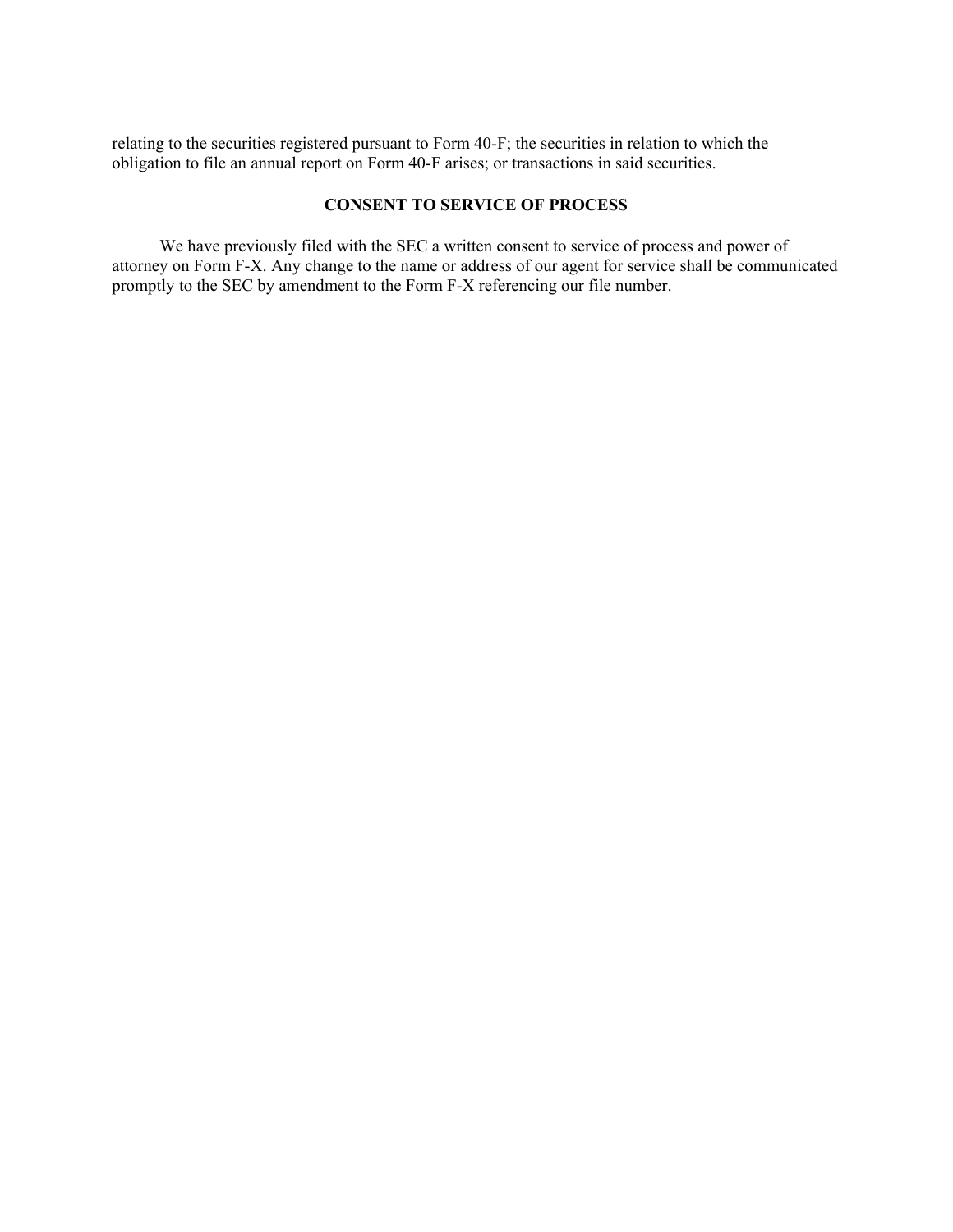#### **SIGNATURES**

Pursuant to the requirements of the Exchange Act, the Company certifies that it meets all of the requirements for filing on Form 40-F and has duly caused this Annual Report to be signed on its behalf by the undersigned, thereunto duly authorized.

## **B2GOLD CORP.**

*"Clive Johnson"* 

 Name: Clive Johnson Title: President and Chief Executive Officer

Date: March 20, 2019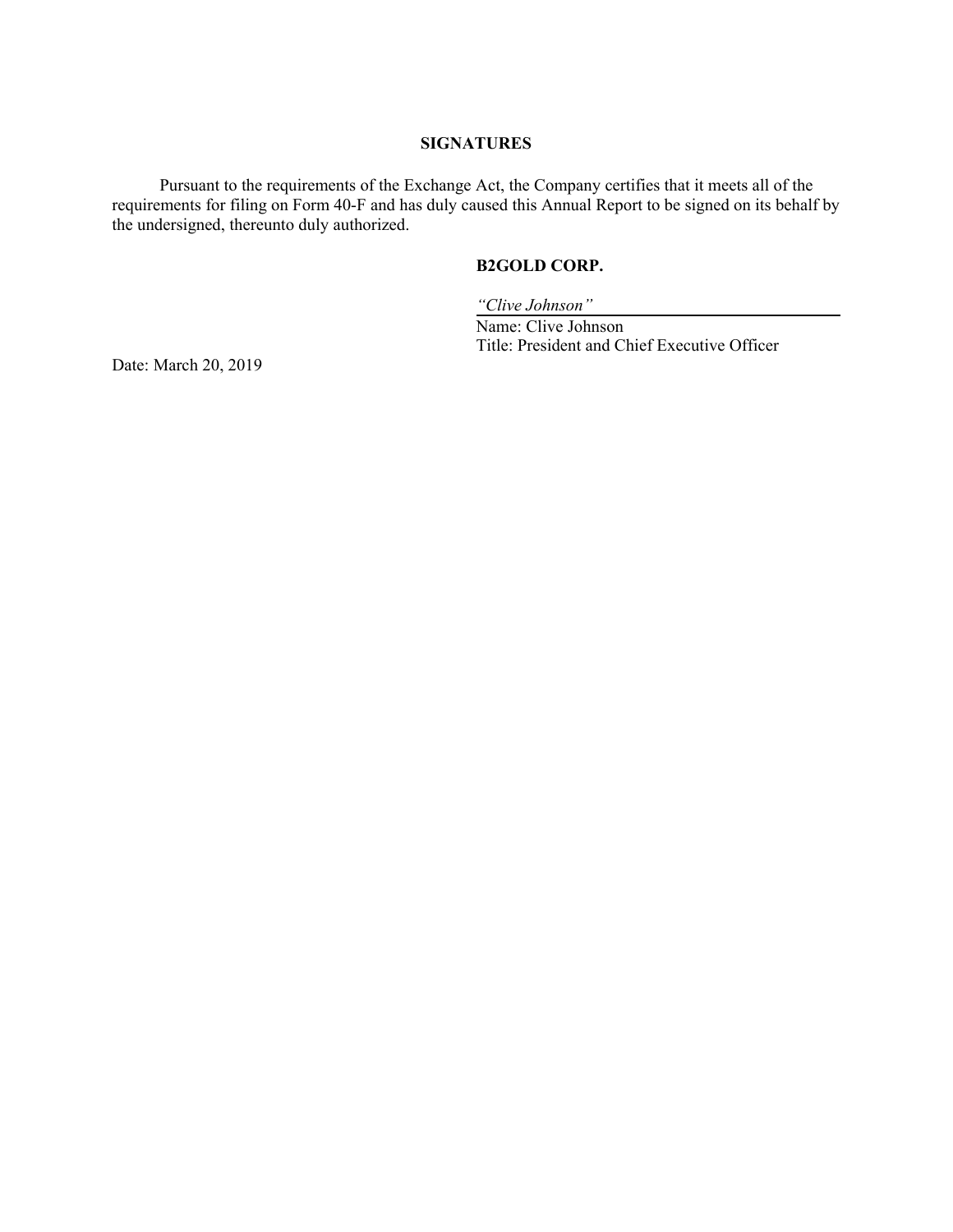## **EXHIBIT INDEX**

The following documents are being filed with the SEC as exhibits to this Annual Report on Form 40-F.

| <b>Exhibit</b> | <b>Description</b>                                                                                                                                                                                           |
|----------------|--------------------------------------------------------------------------------------------------------------------------------------------------------------------------------------------------------------|
| 99.1           | Annual Information Form of the Company for the year ended December 31, 2018                                                                                                                                  |
| 99.2           | Audited Annual Consolidated Financial Statements for the year ended December 31, 2018<br>and notes thereto, together with the report of auditors thereon                                                     |
| 99.3           | Management's Discussion and Analysis of the Company for the year ended December 31,<br>2018                                                                                                                  |
| 99.4           | Certifications by the Chief Executive Officer pursuant to Rule 13a-14(a) of the Exchange<br>Act, as adopted pursuant to Section 302 of the Sarbanes-Oxley Act of 2002                                        |
| 99.5           | Certifications by the Chief Financial Officer pursuant to Rule 13a-14(a) of the Exchange<br>Act, as adopted pursuant to Section 302 of the Sarbanes-Oxley Act of 2002                                        |
| 99.6           | Certifications by the Chief Executive Officer pursuant to 18 U.S.C. Section 1350, as adopted<br>pursuant to Section 906 of the Sarbanes-Oxley Act of 2002                                                    |
| 99.7           | Certifications by the Chief Financial Officer pursuant to 18 U.S.C. Section 1350, as adopted<br>pursuant to Section 906 of the Sarbanes-Oxley Act of 2002                                                    |
| 99.8           | Consent of PricewaterhouseCoopers LLP                                                                                                                                                                        |
| 99.9           | <b>Consent of Sandra Hunter</b>                                                                                                                                                                              |
| 99.10          | Consent of Ken Jones                                                                                                                                                                                         |
| 99.11          | Consent of David J.T. Morgan                                                                                                                                                                                 |
| 99.12          | <b>Consent of Brian Scott</b>                                                                                                                                                                                |
| 99.13          | Consent of William Lytle                                                                                                                                                                                     |
| 99.14          | Consent of Thomas Garagan                                                                                                                                                                                    |
| 99.15          | Consent of Dale Craig                                                                                                                                                                                        |
| 99.16          | <b>Consent of Peter Montano</b>                                                                                                                                                                              |
| 99.17          | <b>Consent of Kevin Pemberton</b>                                                                                                                                                                            |
| 99.18          | Consent of Vaughan Chamberlain                                                                                                                                                                               |
| 99.19          | <b>Consent of Ben Parsons</b>                                                                                                                                                                                |
| 99.20          | Consent of John Rajala                                                                                                                                                                                       |
| 99.21          | Code of Business Conduct and Ethics (incorporated by reference to Exhibit 99.23 in the<br>Company's Annual Report on Form 40-F for the year ended December 31, 2017 filed with<br>the SEC on March 31, 2018) |